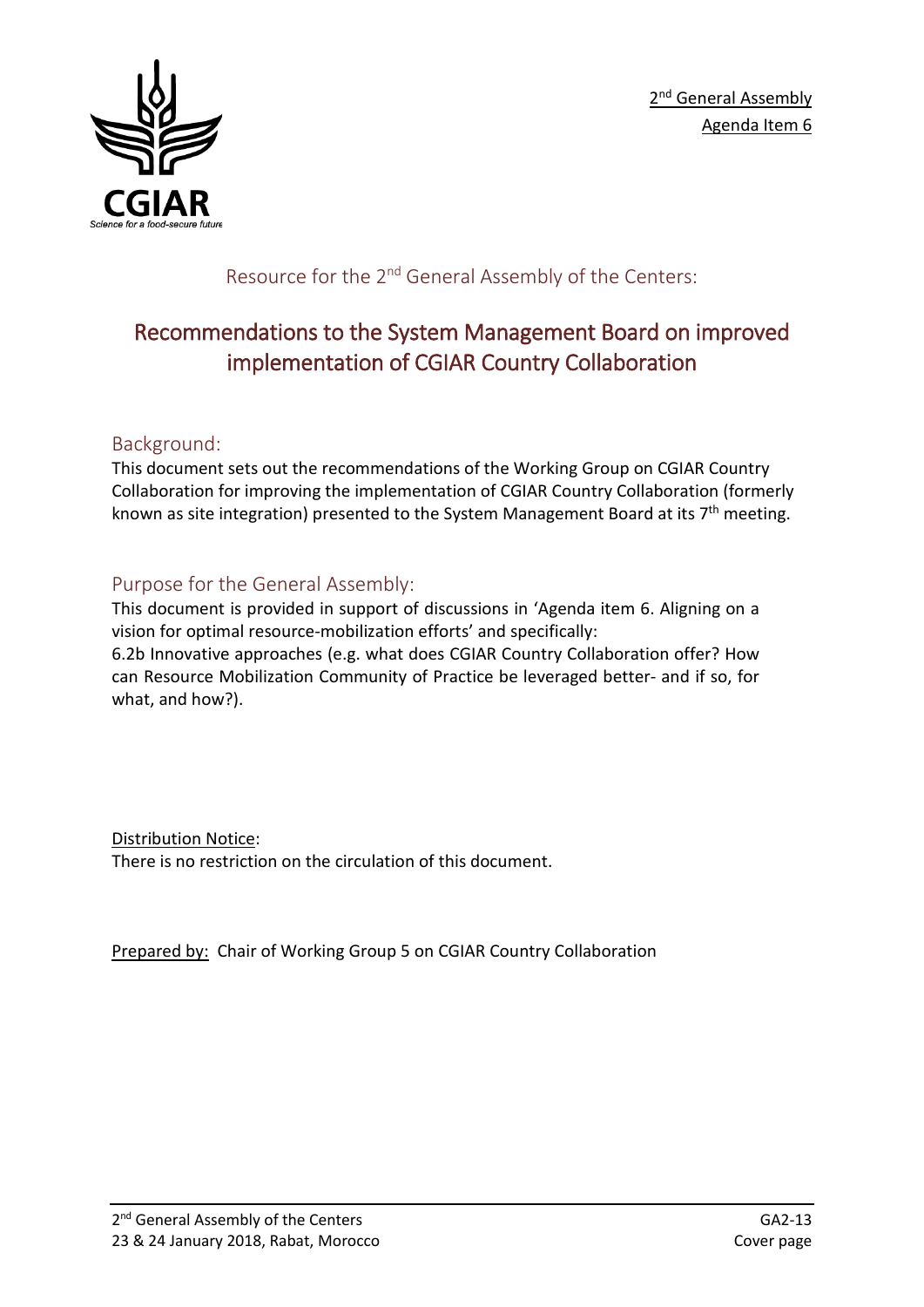

Version: 22 September 2017

## Working Document on improved implementation of CGIAR Country Collaboration ("CCC")

#### Purpose

This working document sets out background information on the efforts of the Working Group on CGIAR Country Collaboration as well as a further set of recommendations (6) being developed for improving the implementation of CGIAR Country Collaboration (formerly known as site integration).

#### Action Requested

The System Management Board is asked to consider the working document and provide endorsement for the direction this supplies for the improved implementation of CGIAR Country Collaboration.

#### Distribution Notice:

This a working document of the System Management Board. There are no restrictions on circulation.

Prepared by: Chair of Working Group 5 on CGIAR Country Collaboration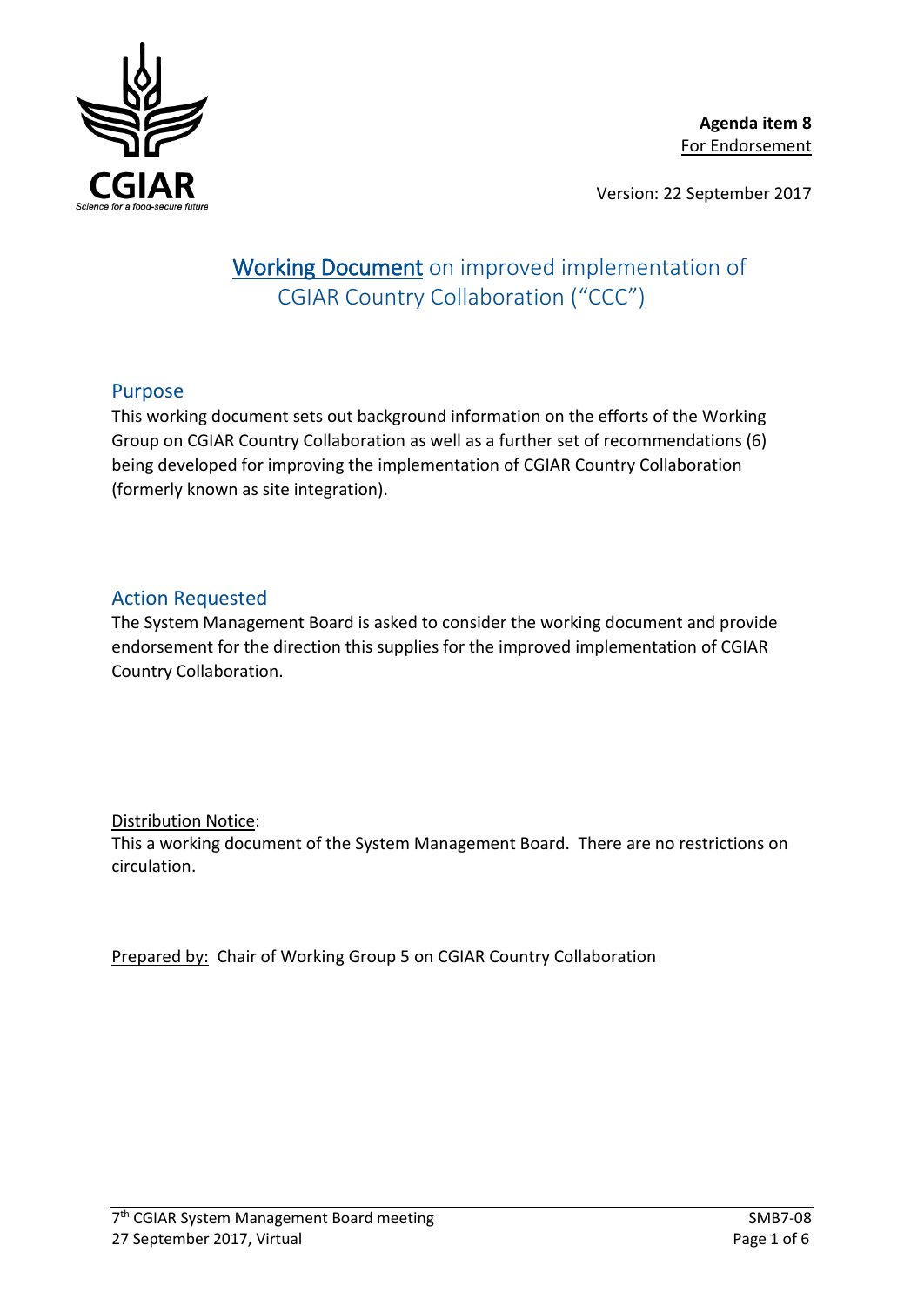#### **Background**

- 1. Working Group Purpose: to review and make a proposal for improving the implementation of the site/ country integration process.
- 2. Working Group membership and roles:
	- a. **Chair:** Matthew Morell
	- b. **Members:** Barbara Wells, Tony Simons, David Bergvinson, Ylva Hillbur (until March 2017)
	- c. **Additional Resources:** Siboniso Moyo (ILRI) and Tom Randolph (Livestock)
	- d. **Secretariat:** Nadia Manning-Thomas (System Management Office)
- 3. The working group considered the nomenclature options of the naming of the CGIAR objective under discussion and considered that the term site integration did not convey the strategic intent desired. The Working Group recommended to the Board at its 5<sup>th</sup> meeting in March 2017 the use of the term **CGIAR Country Collaboration** to more clearly communicate the strategic intent of the approach.
- 4. The working group developed a vision for Country Collaboration for the CGIAR: "*The CGIAR, through a Country Collaboration approach, will catalyze the development of a collective CGIAR role and impact scenario in countries in which the CGIAR has a significant presence based on meaningful synergies across CGIAR entities, national Governments, NARES, and other partners to develop strategies and deliver programs directly aligned to key country priorities*".
- 5. CGIAR Country Collaboration will achieve this vision by:
	- a. Building on Center investment and the programmatic focus of the CGIAR Research Programs to provide a mechanism for realizing the additional value of a collective CGIAR contribution at country level.
	- b. Facilitating the Centers working together to find opportunities for synergy and alignment in a country where many of them operate, without losing their own individual identity, opportunities and relationships in that country.
	- c. Encouraging CGIAR staff, as an important part of their job, to ensure that CGIAR is the preferred go-to partner for agricultural research for development in countries.
- 6. The objectives of CGIAR Country Collaboration were defined as follows:
	- a. To assist the CGIAR, Centers, CRPs and Platforms to be more accountable to and aligned with host country governments and institutions.
	- b. To encourage programmatic synergy (esp. around IDOs and SDGs)
	- c. To improve efficiency in collective operations (incl. co-location, co-design, coreporting)
	- d. To harness new resource mobilization opportunities
	- e. To enable sharper narratives and more compelling picture to investors of System
	- f. level achievements at country and global levels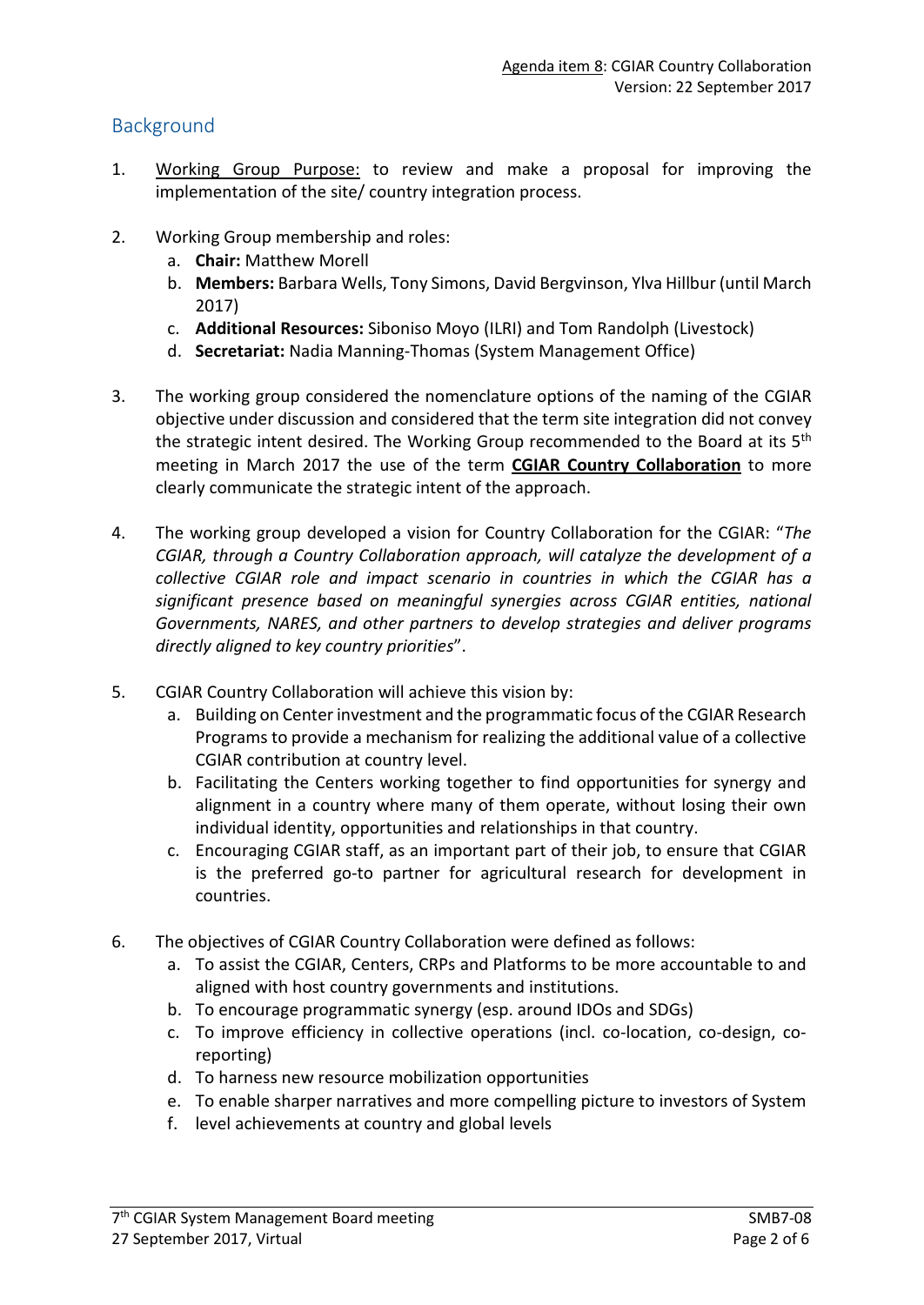7. The working group noted that while the objectives of CGIAR Country Collaboration focused primarily on encouraging collaboration with and within countries, there are important regional and global collaboration dimensions to the work of the CGIAR, such that in addition to meeting the needs of specific countries, the CGIAR must retain its identity and mission as a developer of international public goods.

#### Recommendations

- 8. The Working group considered the identification of countries in which CGIAR Country Collaboration programs would operate. The benefits and downsides of generating lists of countries were debated and the consensus view was that CGIAR Country Collaboration programs should be driven by the Centers/CRPS present in each country, rather than there being any centrally mandated list of countries.
- 9. **Recommendation 1: Distributed "Bottom Up" CCC to drive where CCC takes place -** The Working Group recommends that CGIAR Country Collaboration programs be defined by the Centers/CRPs operating in specific countries in collaboration with their Government partners, donors and other actors, and that there is no centrally mandated list of target countries for CCC.
- 10. The Working Group did note that it would be important for the CGIAR System to be able to articulate the scale and intensity of CCC and the status of CCC in individual countries. Such information is important to the System in communicating with key stakeholders on the degree to which the System operates as "more than the sum of the parts" and presents compelling opportunities for further collaboration and investment in the CGIAR mission and objectives.
- 11. The Working Group has been conducting and compiling the results of a survey on CGIAR Country Collaboration status across the CGIAR in 2017. The outcomes of the survey of CCC status in 2017 will allow the Working Group 5 to map out the various models of collaboration currently taking place, using the categories laid out and described in the CCC Framework in Annex I.
- 12. **Recommendation 2: Organizing CCC in CGIAR -** The Survey would support the identification of the CGIAR Centers involved in each Country. The Directors General and Science Leaders will be provided with the outcomes of the survey with a provisional characterization of the status of CCC in each country. It is expected that the relevant DGs will come together to discuss the status of CCC in each country and agree on an appropriate process to take the CCC program forward, either maintaining the status quo, or taking the CCC process to a higher level. Based on the results of the CCC survey, one DG per country could be nominated to pull together the conversation (so we can share the burden around) and their role would be to broker the necessary conversation. This would not be nomination of that Center to take the leading role necessarily, the group would have to agreed who takes leadership.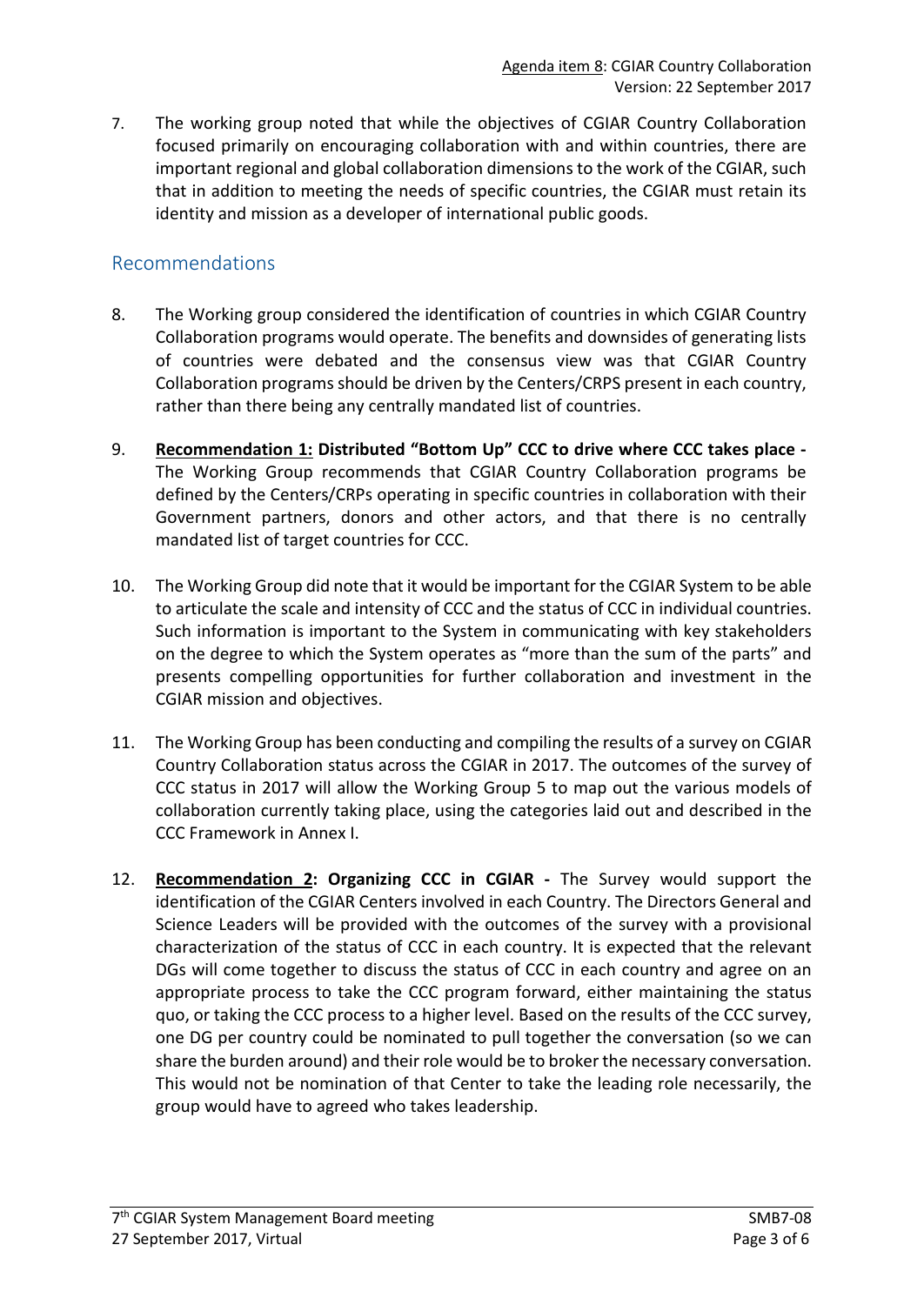- 13. With a fundamental question on the funding of CCC activities, the Working Group recognizes that in an environment where funding is under pressure and there is a strong need to reduce transaction costs, CCC costs much be kept to a minimum and any additional administrative or information collecting or reporting obligations must be minimized. Recommendation 4 suggests mechanisms for funding Country collaboration.
- 14. **Recommendation 3: Funding of CCC -** Depending on the model or stage of CGIAR Country Collaboration, funding would be organized in a way appropriate to that. The ways in which funding could be organized at the various stages are outlined in the CCC Framework in Annex I. Additionally, maintenance of a "light" secretariat to coordinate central CCC processes (surveys, reporting, communication) will be required and is recommended to be defined and incorporated into the budget of the System Management Office by the Executive Director.
- 15. With regards to reporting and communication, it will be key to be able to communicate to a variety of internal and external stakeholders what is happening in the various CGIAR Country Collaboration efforts as well as an overview across the whole initiative. The Working Group is conscious of not creating additional and heavy reporting requirements but would like to see existing mechanisms adapted where necessary to be able to capture, synthesize and make available the information from country-level collaborative efforts.
- 16. **Recommendation 4: Reporting on and communication of CCC -** The Working Group recommends that the adoption of the following channels will allow for an overall picture of what is happening across CGIAR Country Collaboration efforts to be formed and made use of as necessary:
	- a. The **CCC survey** is repeated every year/every two years, as appropriate, to be able to determine what models are currently taking place and any changes in CCC across the System and across various countries, and to identify opportunities for the further development and intensification of CCC programs.
	- b. A section on CCC activities to be included in the template for **CRP annual reporting**
	- c. Exploring opportunities to incorporate reporting on CCC activities through the **Performance-Based Management framework** currently being developed. In making such a determination, it is important that the reporting modality capture the full CGIAR involvement in countries through all activities, CRP and non-CRP.
	- d. As part of the annual CCC survey the "lead Center" for each Country with a CCC process (ie either consultative, established or intensive) would be asked to also submit a short (no more than one page) proforma report on the nature of the CCC activity and any achievements (with evidence).
	- e. The **CGIAR Annual Report** to include a short annual statement of CCC
	- f. The CCC initiative and specific examples of effective CCC to be actively incorporated into the **narratives and communication materials of CGIAR**.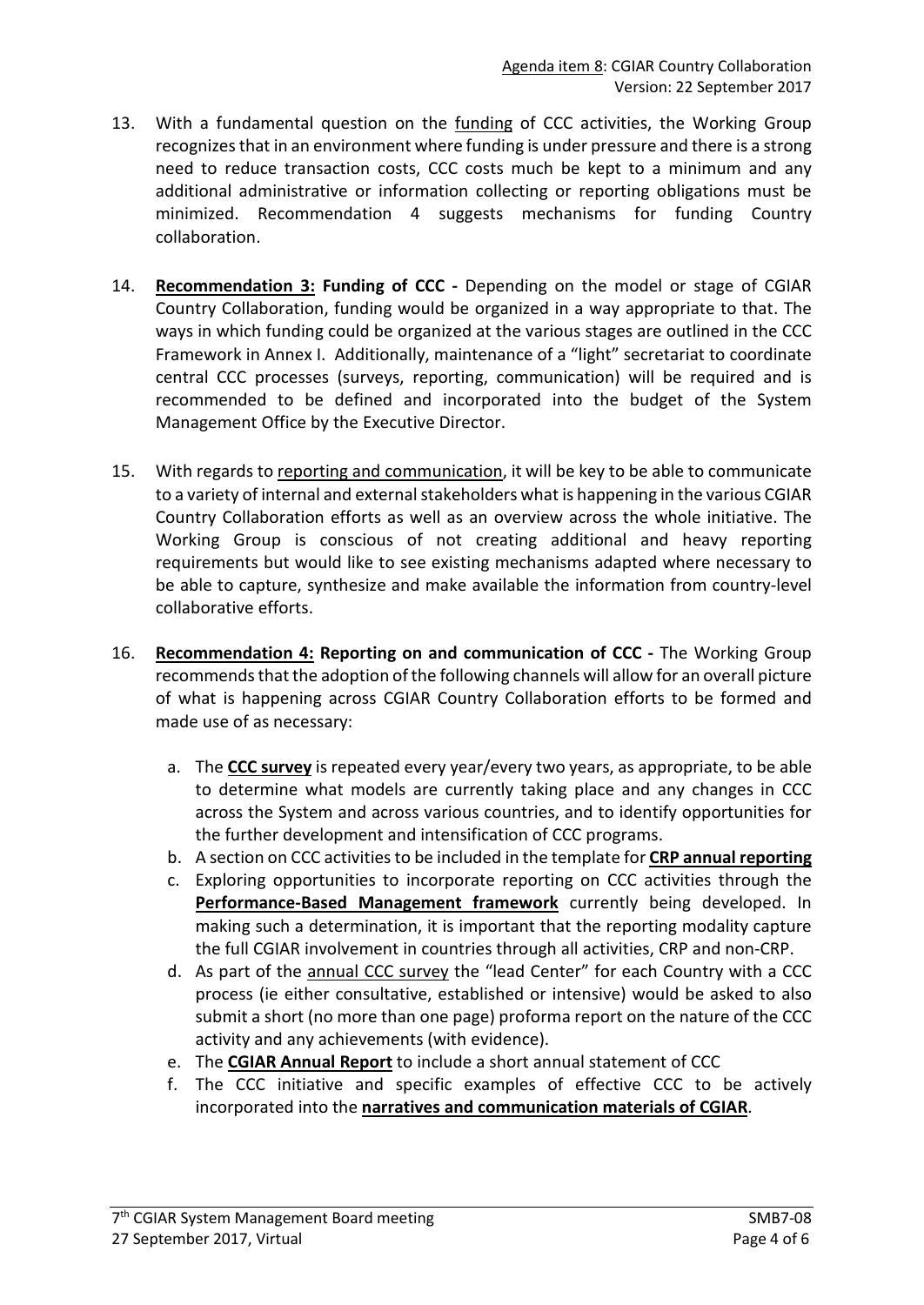- 17. Looking at the roles in CCC, clearly, the CRP is one significant mechanism through which the CGIAR leverages its collective capacity to seek to deliver at scale against System level goals. However, the CRP's being programmatic in nature and not responsible for many of the elements required for effective collaboration in countries (use of infrastructure, leveraging of host country agreements, co-location, and bilateral research outside CRPs) require that Centers are also central actors in the CCC endeavor.
- 18. **Recommendation 5: Roles and responsibility of CCC -** CCC should be seen as a collective responsibility of Centers, CRPS and the System Organization. In order to reduce transaction costs and enhance system coherence, representatives to CCC processes should be selected on the basis that they can represent both Centers and CRPs, and that they take a "whole of system" approach to developing CCC opportunities.
- 19. During the process of engagement with various CGIAR entities, governments, other research for development partners, and investors in the CGIAR system, it is clear that there is a broadly-based expectation that a defining characteristic of the CGIAR is that "it is more than the sum of the parts". CGIAR Country Collaboration provides a further opportunity for the CGIAR, at a deeper programmatic scale, albeit more geographically defined scale, to demonstrate that there is currently, and will be in future, a profound opportunity to bring together diverse and comprehensive capacity to address major challenges such as those articulated in the SDGs.
- 20. The CCC process also provides an opportunity for the CGIAR to give life to a "System Identity" when dealing with countries and partners, while not detracting from the capacity of individual parts of the System for leveraging their brand recognition to promote the agenda and resource mobilization needs of the total system.
- 21. At this stage of the development of the CGIAR System, and given the funding challenges being experienced, it is not realistic to propose that CCC be actively encouraged through direct financial incentives from W1 or W2 resources given the competition for the use of these funds. However, encouraging the System to see CCC as an integral part of the process of building the trust with Governments that provides the freedom and right to operate in countries, that builds the case for countries to invest grant and loan funds in the CGIAR, and provides a vehicle for donors to invest in the CGIAR and partners at scale in support of SDG level objectives are all compelling reasons to develop CCC as an embedded feature of the CGIAR and a part of its overall identity and value proposition.
- 22. **Recommendation 6: Future Development of CCC -** The System Management Board should consider reviewing the status and opportunity for CCC in 2019 with a view to exploring whether more concerted policies and financial support for CCC be considered as an integral element of the CGIAR System.
- 23. If agreed by the Board, the Working Group will continue to work on finalizing the results of the survey and using these, plus the endorsement recommendations, to support the initial implementation of CGIAR Country Collaboration efforts in the countries where models have been identified.